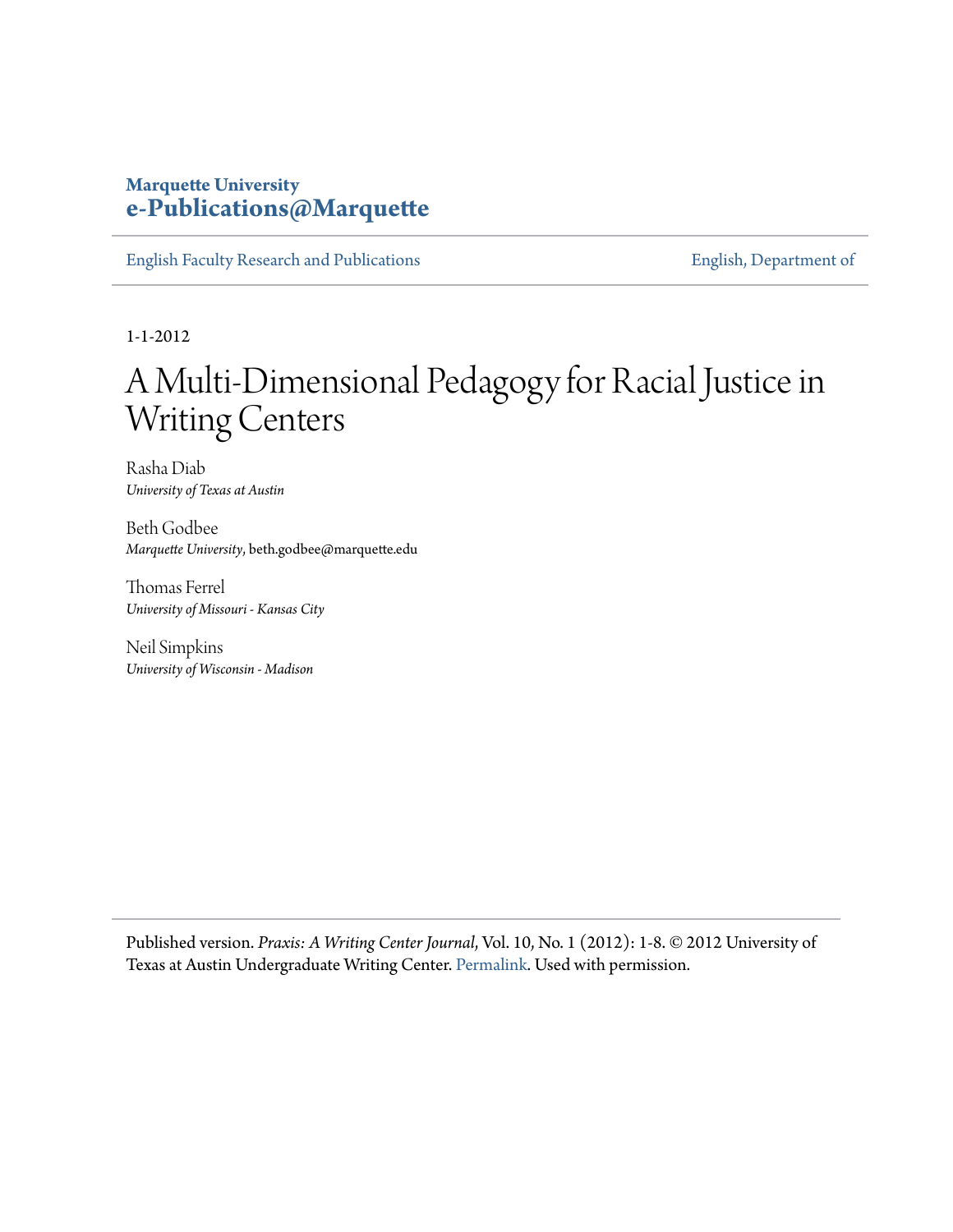# A MULTI-DIMENSIONAL PEDAGOGY FOR RACIAL JUSTICE IN WRITING **CENTERS**

Rasha Diab The University of Texas at Austin rashadiab@austin.utexas.edu

> Beth Godbee Marquette University bethgodbee@gmail.com

This article has its origins in relationship: in a group of writing teachers/tutors all similarly committed to racial justice talking with each other about how those commitments become manifest and are made actionable in our everyday lives. Our conversations have informed, grown out of, and occurred alongside the ongoing work of the IWCA (International Writing Centers Association) and MWCA (Midwest Writing Centers Association) Special Interest Groups on Antiracism Activism. Victor Villanueva's 2005 keynote address and subsequent publication in *The Writing Center Journal* have catalyzed the work of the SIGs as well as revived *in writing centers*  calls for students' linguistic and cultural rights—calls stretching back to the 1950's debates that led to the CCCC's crucial resolution "Students' Right to Their Own Language" in 1974 and no fewer than thirty resolutions on diversity passed by the NCTE since 1970.1 Since Villanueva's 2005 address, we have seen frequent discussions on writing center listservs; a number of conference presentations, articles, and chapters on anti-racism in writing centers (e.g., Condon; Dees, Godbee, and Ozias; Geller, et al.); and recent book-length manuscripts, including Harry C. Denny's *Facing the Center* (2010), Laura Greenfield and Karen Rowan's edited collection *Writing Centers and the New Racism* (2011), and Frankie Condon's *I Hope I Join the Band* (2012). We reference this history and the growing literature in writing centers to illustrate that this article and our own attempts at pedagogical intervention occur within a much longer and larger disciplinary conversation in the field of composition and rhetoric. Together, the aforementioned resolutions and scholarship on students' linguistic and cultural rights not only counter overt racism and related language discrimination, but also begin the hard work of addressing implicit, institutionalized, and (inter)nationalized racism, which are often more difficult to identify and intervene into.

 Thomas Ferrel University of Missouri-Kansas City ferrelt@umck.edu

Neil Simpkins University of Wisconsin-Madison nsimpkins@wisc.edu

In light of these disciplinary conversations and increased attention to anti-racism in writing centers, we see a disciplinary mandate for writing centers to better articulate a *pedagogy for racial justice* that informs our everyday work, including, but not limited to, tutoring practice. This mandate, we believe, responds to questions, such as: How do we make actionable our commitment to racial justice when working with writers one-with-one? What interactional stances and pedagogical moves enact a pedagogy of anti-racism in writing centers? How do we prepare ourselves to enact this pedagogy? Our answers to these questions center around (1) articulating and frequently re-articulating our commitments to racial and social justice and (2) making these commitments actionable through both reflective self-work and action-oriented work-withothers, as we have written in the forthcoming article "Making Commitments to Racial Justice Actionable." In preparing this piece and toward answering these questions, we have talked through conference calls and written long dialogic letters—narrating our commitments and racialized positions in the world, discussing our approaches to tutoring and writing center/program administration, and reading a range of scholarly literature we have recommended to each other. This work leads us to argue that a pedagogy of anti-racism must be more than a statement that we abhor racial injustice. Rather, this pedagogy must be *multi-dimensional* and include a positive and actionable articulation of the "ought to be" that we are aiming toward.

Among the many dimensions that make up a pedagogy for racial justice, we discuss here three crucial ones. First, this pedagogy is not a one-time deal, but is ongoing, and, as such, *processual and reiterative*. Just as we in writing centers are likely to say (without much disagreement) that learning and writing are lifelong processes, so do we see that processes for equity and justice occur through ongoing commitment,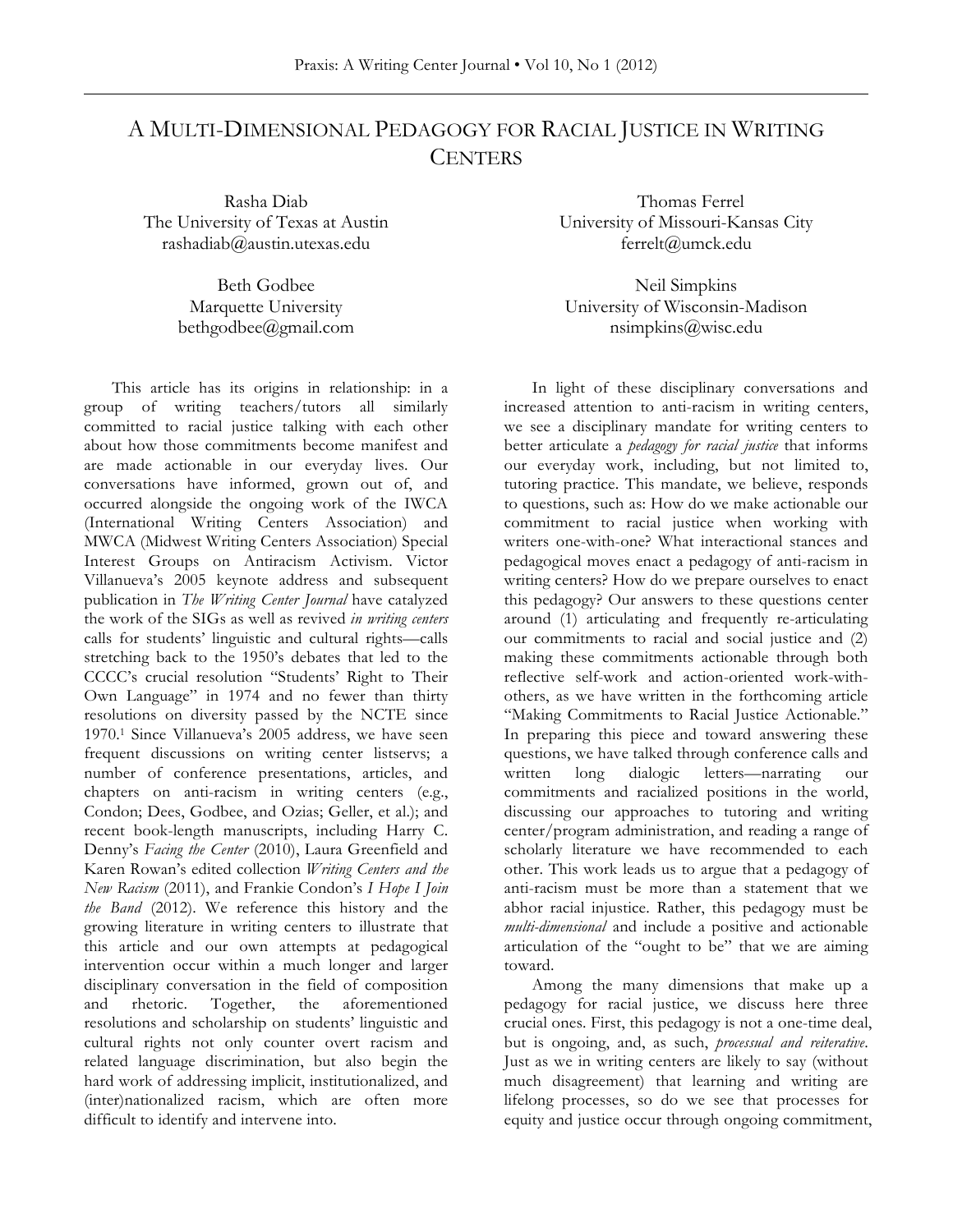consistent learning, and institutional change both in the here-and-now and sustained over time. Second, rather than a one-size-fits-all set of strategies to be applied in any situation, this pedagogy is *reflective* and *attentive*—meaning that, as tutors and administrators, we are observant throughout our interactions with others and adaptable to the ways in which power and privilege manifest in given moments. Third, because the work is sustained over time in deeply reflective and attentive ways, a pedagogy for racial justice recognizes the full personhood of all those involved: teacher and student, tutor and writer. As such, this pedagogy is *embodied and engaged*—affective, tangible, and holistic.

Together, these proposed dimensions respond to a question we are often asked: "So, what do we do in a session of thirty minutes or so?" In contrast to defining writing center work as a time-bound conference, we find that generative writing center work happens *before*, *during,* and *beyond* any timed unit of analysis and production (thirty minutes or otherwise). Specifically, we value the work *before* conferences as we study and construct our pedagogy and *beyond* as we reflect on our *praxis*; revise our pedagogy; and extend relationships begun in a session, classroom, or break room. Yet, this question is consequential, for it makes us strive to develop a handy toolkit, a short-list of "guaranteed good" strategies that maximize learning/teaching/tutoring in a bounded unit of time. This assumption, as Anne Ellen Geller has written, burdens us, making the clock central to writing center work. Geller reminds us to "embrace the notion that conferences are defined by much more than the time it takes to hold them" (22). This "much more," we believe, involves self-work, work-with-other, and work-within-institutions. Thinking on all three layers highlights the need for more than creating better texts that take into consideration imagined readers, but that also exist apart from the writer's and the tutor's identity, ideology, and institutional influence (i.e., one's role in maintaining, perpetuating, and disrupting socially constructed systems of oppression and marginalization).

Concomitantly, the aforementioned three dimensions *model* ways to intervene and *shift* attention away from a toolkit teaching model to a contextually rich, rhetorically savvy, relationally connective, and commitment-driven model that *cannot* be reduced to a list of strategies or techniques. As such, we advocate a pedagogy for racial justice with at least three dimensions: (1) *processual and reiterative*, (2) *reflective and attentive*, and (3) *embodied and engaged*. Identifying these

as dimensions helps us articulate the values and assumptions underlying our interactions in writing centers. We believe these articulations are especially important, for, as Nancy Grimm explains, "If we want to avoid complicity with racism and other forms of exclusion, then those tacit theories about language, literacy, and learning need to be made explicit and open to revision" (78). We invite you to consider these dimensions along with us and to work toward articulating other dimensions of a more racially just pedagogy.

### **Processual and Reiterative Pedagogy**

As a first dimension of a pedagogy for racial justice, the qualities of *processual* and *reiterative* signal a long-term investment in and ongoing commitment to racial justice. We highlight the processual nature of this work because we believe that when teaching writing aims toward racial justice, it is not and cannot be reduced to something that happens in just one moment. A pedagogy for racial justice can neither be a fiat, professed at a discrete moment, nor can it be assumed to exist by a well-intentioned force that we inherit because of the work of some. Rather, doing the work of anti-racism should be seen as everyday and ongoing, for we seek to do no less than contend with the history and seamless contradictions of the legacies of race/ism that (1) profess equity, while falling short of acting on it; (2) call for transformation, while asking us to keep our ways and stand still; (3) ask for expansion of access and resources, while hiding the mechanisms by which membership is extended and by which networks insulate some of us from others; and (4) claim protection against racism, while failing to engage its systemic and institutional dimensions. A pedagogy for racial justice not only provides us with a critique *against* and framework for responding to these conditions; it also provides us with a critique *for* and the means for imagining the ends toward which we are aiming. As such, uptake of anti-racism needs to be actionable and renewable—in other words, processual and reiterative.

To illustrate, we have read narrative accounts both in writing center literature and in our local writing centers that essentially reduce the work of anti-racism to encounters in which a student's writing makes a racist argument and the tutor is positioned to respond. Too often these accounts reduce racism to individual bias, and too often these reduce our pedagogy to the means of correction (hence, leading to concerns that anti-racism advocates just political correctness). Although not always successful, we-try to use such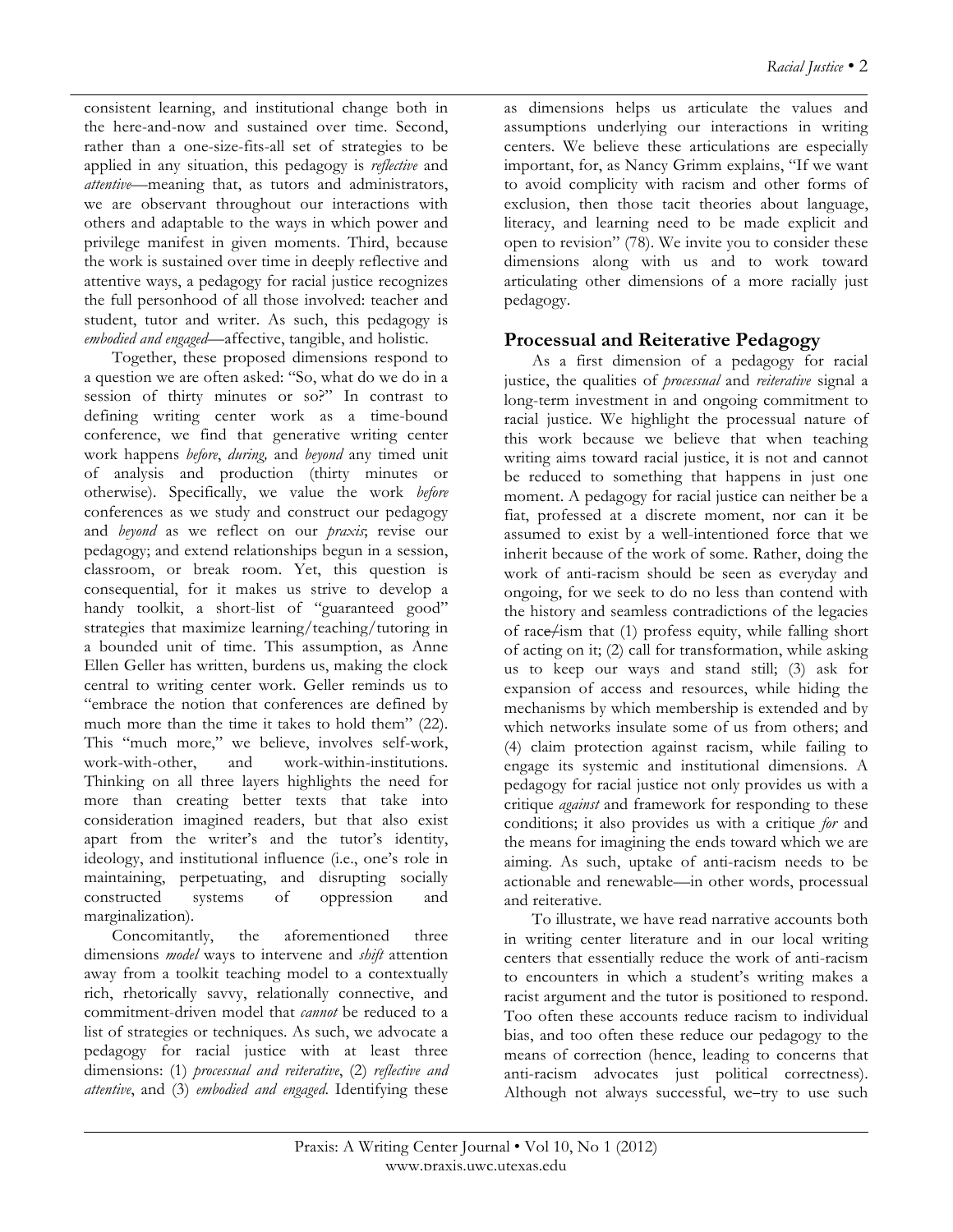moments for reflecting on beliefs and actions within a much larger exploration of the morphing nature of racism and its interconnectedness with other manifestations of oppression. Our recognition of a larger context needs to leave us with nuanced understandings of both the historical legacies and current systems of power and privilege. Consider the following moment, a re-constructed scenario,<sup>2</sup> which invites ongoing consideration and conversation with colleagues:

A faculty member with a joint appointment in history and ethnic studies emails the writing center to request a class visit. In the email, she explains, "This course will have a mix of history majors and ethnic studies people, so that is why I think some extra attention to writing is important. Also, I hope the class visit will help the ethnic studies students (many of whom are non-traditional students) get acquainted with the writing center right away." The tutor responds by scheduling the class visit, but doesn't address the range of implicit assumptions about who most benefits from and is served by the writing center and who are likely to be "struggling" writers in the class.

Difficult discussions, of course, take time and are easily sidestepped. Yet, if we value the processual and reiterative nature of a pedagogy for racial justice, then we step *into* instead of *away from* difficulty. The scenario prompts us, for example, to understand outreach differently. It prompts us to talk with the faculty member about our understanding of the writing center's value to all writers and perhaps even to address directly assumptions of "ethnic studies people" as opposed to "history majors"—categories that are racially marked and associated here with perceived writing ability and linguistic knowledge. As we consider multiple interventions, we consider the ways power operates for the multiple players, and we become co-learners who occupy multi-dimensional roles in the process.

Using the scenario above, we make the choice to re-read, re-imagine, and re-enact narratives. We learn to see discrete moments within larger patterns and to take courageous actions—perhaps here reaching out to the faculty member, if not rethinking our class visits or building solidarity with the ethnic studies program or reshaping our WAC curriculum to value linguistic diversity. We learn to see these actions (and occasions that call for action) *not* as isolated events, but as multiple *iterations* in an ongoing and always-striving process against racism and toward racial justice. With this example, if our goal were to resist easy narratives

about writers as a "liability" with "deficits" to be "fixed" by the writing center, then the assumptions that inform the professor's urgent request would neither meet our goal nor serve the students' needs for increasing awareness of how to negotiate linguistic and communicative practices. Further, re-reading and rewriting this scenario invites the self-work of building disciplinary knowledge—knowledge that provides us with counter-narrative to address such an outreach request.

Specifically, we need to know disciplinary positions on linguistic, cultural, and human rights. The pedagogical work we do in writing centers is at its best, we believe, when informed by research in language and linguistics. Geneva Smitherman, Suresh Canagarajah, Bruce Horner, Min-Zhan Lu, and Paul Matsuda, among others, have shed light on how language policies and perceptions of the racialized Other disguise and hide racial attitudes and prejudice. For example, many representations of multilingual writers limit our perceptions of the students and the instructional models available to us. Just as students of color in the United States are frequently perceived of as in need of changing (i.e., "whitewashing language"), so too are international and multilingual writers commonly perceived as needing revision and remediation. Rather, as Canagarajah explains, we should resist assumptions of deficiency and embrace a critical, reflective use of hybrid linguistic resources. This post-structuralist linguistic approach, says Canagarajah, "adopts a critical orientation to language that assumes nothing instrumental or value-free about norms." Aware that norms "favor some groups over others," we need instead to adopt the generative "hybridity of language." This hybridity not only makes us attentive to new communicative possibilities, but also detaches us from thinking of linguistic transfer as, essentially, a liability. We are then re-positioned to value and make use of writers' varied linguistic resources. This repositioning reframes both the context and terms of communication. And, as Vershawn Ashanti Young contends in "Should Writers Use They Own English?", such openness to and encouragement of linguistic diversity works toward abating prejudice and dismantling systemic racism.

Because writing centers are literacy and language sites (a fact highlighted in the move toward multiliteracy centers, which the past special issue of this journal addressed), a pedagogy for racial justice in writing centers operates through all aspects of our work, especially in the ways we respond to and work with writers in using linguistic and communicative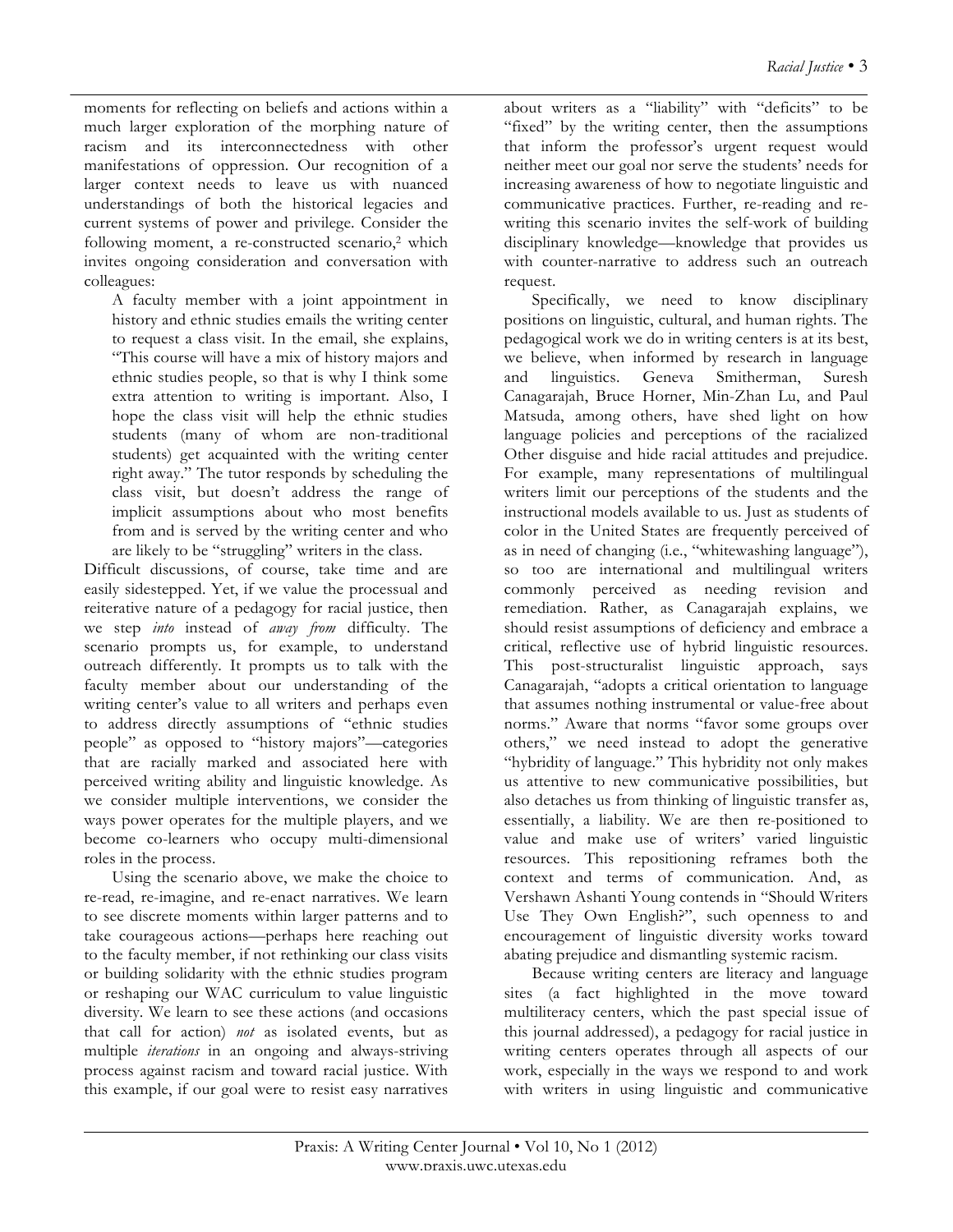resources. To call for transformation is to call for a transformed understanding of language, composition, and communication—the heart of what we do. As such, this pedagogical work is processual and reiterative: it remains ongoing, as we keep learning and keep striving both in a critique *against* racism—and resultant linguistic and cultural injustice—and critique *for* equity and racial justice.

#### **Reflective and Attentive Pedagogy**

Every conversation we have among staff or in writing conferences, no matter the topic, has implications for the way that racism works in our lives. And across these conversations, there is a need to lean in, listen carefully, observe, and respond in reflective and attentive ways. Ongoing reflection and attentiveness defy the logic of a one-size-fits-all approach that is often embodied in the notion, for example, of developing portable tutoring strategies that remain static across interactions. Rather, a reflective and attentive pedagogy leads us to a flexible and adaptable approach. Such an approach recognizes the multiple identities of tutors, writers, and outside others (e.g., faculty members, prospective employers, and other audience members) as well as the complex social dynamics at play in any conversation around writing, which is part of the third dimension we discuss in the next section.

Reflection and attentiveness are especially important when working in cross-racial collaborations in which racism can manifest in seemingly contradictory ways at one and the same time—being both implicit and explicit, institutional and individual, Other-oriented and internalized, local and (inter)national. As an example:

We remember a session in which the writer had written a paper about the film *The Piano* and described the Maoris as primitive and uneducated. The writer was a South Asian, American, first-year, female student, and the tutor an older white American undergraduate man. The tutor talked with her about why describing the Maori as primitive was problematic, and the writer immediately became visibly nervous and less engaged in the session, ultimately deleting the description of "primitive" without changing the substance of the argument.

How did the tutor's white, male, American, and more academically senior identity complicate receptiveness? How did asymmetrical power play a role not only in the interactional dynamics (e.g., who has the floor to speak), but also in the sense of who is "right" within the session (e.g., who has the most accurate reading of the text)? And how does our ongoing education help to prepare tutors to intervene into similar situations with different enactments of racism, including situations in which internalized and (inter)nationalized racism are central? We need to attend closely to the examples we<sup>3</sup> use because they can, on the one hand, flatten our understandings of racism and, on the other, help us see how responses differ based on who is positioned as the tutor, who as the writer, and who as audience members influencing a writing conference.

When discussing our experiences with tutoring, we kept coming back to this scenario because it helps us reflect on just how complicated anti-racism is. It is not only about the content (what is written) or the people involved (who is present) or the roles we play (how we perform tutoring), but it is also very much about understanding asymmetrical power and racial justice. If political correctness is our goal, then encouraging any writer to eliminate the word "primitive" meets that goal. But if our goal is something more—about embracing our full humanity, for instance—then explaining the uses of language would involve talk about how language recycles dehumanization and the essentialization of peoples and always has a national investment. In the scenario, we might reflect on the ways in which the writer understands her own identity and the rhetorical situation, as a woman of color writing to primarily white faculty members at her predominantly white U.S. university. It is not hard to imagine this situation happening with the same text being negotiated by a tutor of color and a white student or by writers, tutors, and faculty members with many different identities. In all cases, the situation would invite reflection on and attention to ways in which racism manifests as externalized, internalized, and/or (inter)national.

The more reflective and attentive we can be when tutoring writing, the more we can slow down the action, remember our commitments, and see challenging moments as moments both for teaching and for learning. In-the-moment conversations, then, may disrupt more typical agendas or agenda-setting, may require us to make efforts to follow up on a visit on different terms than we're conditioned to, may ask us to engage in conversations with instructors and colleagues, and certainly may invite us to go beyond the 30- or 60-minute session as the *only* or *typical* structure of writing center work. Rather than just claiming protection against racism, we can see such moments as generative for learning (*with* and *alongsid*e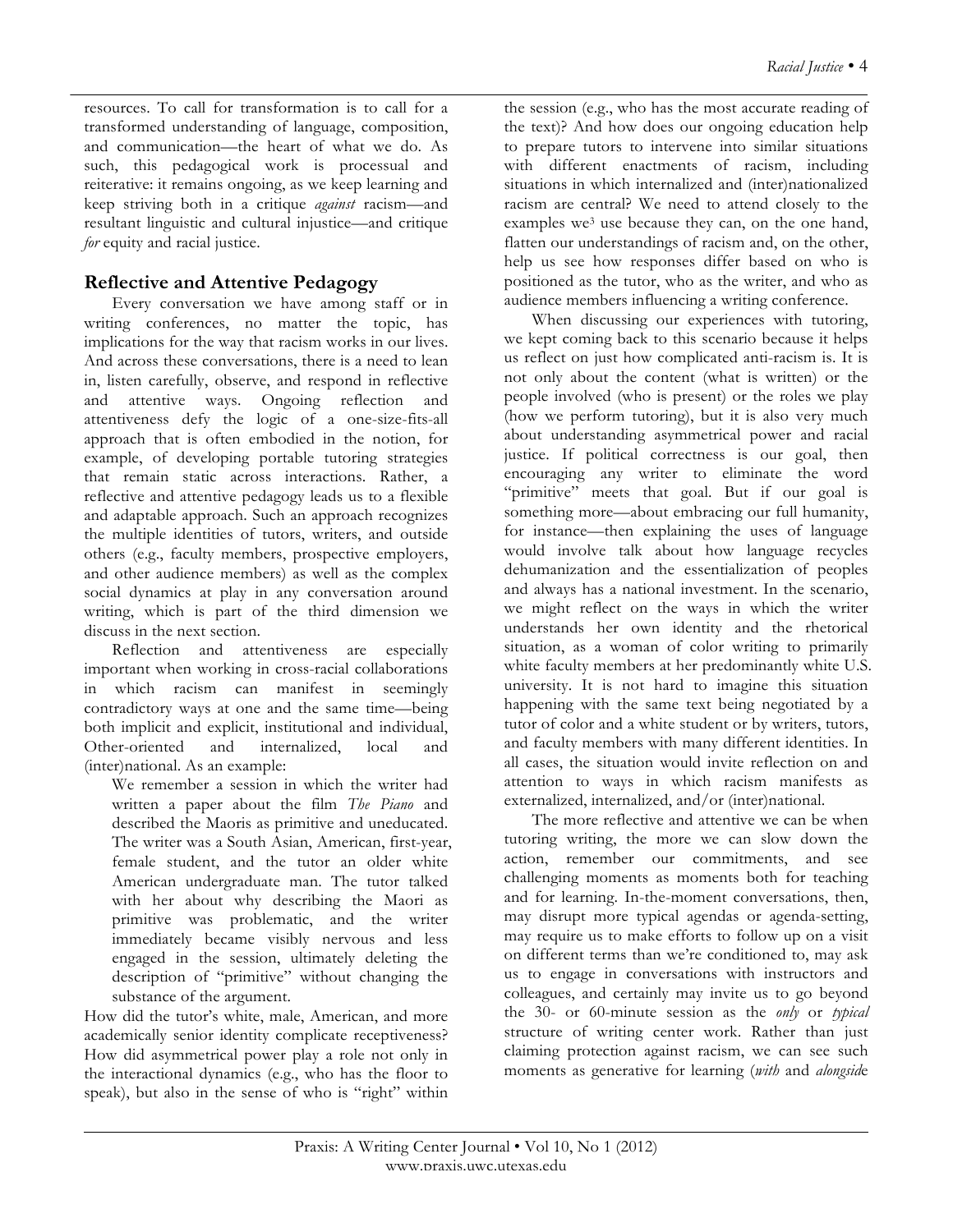others) how to intervene into the many ways that racism manifests in our writing and interactions.

## **Embodied and Engaged Pedagogy**

Like the first two, this third dimension of a pedagogy for racial justice makes our commitments actionable in the here-and-now, in the everyday. *Embodied* and *engaged* pedagogy recognizes we are complex and capable beings in the way that Paulo Freire discusses being "fully human" in *Pedagogy of the Oppressed* and bell hooks advocates "full engagement" in *Teaching to Transgress*. What Freire and hooks affirm is our humanity, our existence as fully human. This humanity implies rights that are neither alienable, divisible, deferable, or debatable even if we are mired in discourses that make them seem so. These are *rights to*, in the sense of a right *to* life, *to* education, *to* security, and *to* linguistic and cultural resources. Yet, the dehumanization and marginalization of the Other is typically recycled in the form of "benign" arguments that violate rights. In the following scenario, a writer makes an argument about bilingual education, rehashing arguments of assimilation that hurt all involved. Under different guises, the arguments deny the perceived Other of one's own language, while also denying Oneself of the right of access to different communicative and cultural resources:

A white first-year student comes into the Multicultural Resource Center with a paper arguing that bilingual education should be outlawed in schools. He argues that bilingual education encourages Mexican immigrants not to learn English, and then they drop out of school and end up committing crimes. As he reads his paper aloud to a white tutor (who is the only writing center tutor at this location), other students walk in and out of the space, many of whom are bilingual Latino/a students. The tutor struggles with how to call the writer's assumptions into question without getting so angry that the student feels attacked; she feels her heart rate rise at arguments she considers racist. After the session, she wants to debrief with someone, but she isn't sure whom she can talk with.

Numerous identities are in play here, but in writing centers, we seldom talk about *all* the actual people involved or how racisms violate our rights, and perhaps this is because models of addressing racism in writing centers rarely talk about (human) rights. At the forefront of this scenario is the white student-writer, who is likely insulated from and prevented from developing relationships with people of color, as has

happened through the racialization of space and spacialization of race in the United States.4 Through this insulation connected to systemic power and privilege, the writer is denied the right to learn about other linguistic and rhetorical traditions and recycles assimilationist educational policies. In doing so, the writer becomes complicit in denying others their rights, while assuming that he is "saving" them and the world. Alongside the writer are the tutor and her anger, an emotion that turns to a feeling of isolation as the session ends. Yet, there are also the bilingual Latino/a student-writers—the unintended witnesses of this interaction—moving in and out of the same space as well. Their presence is significant if we are to consider the implications of any conversation about writing and its tangible impact on the many people involved as direct participants, as possible recipients (i.e., audience members), and as observers, or people listening in.

When our tutoring methodologies/pedagogies are not attached to the reality of identities and systems, we author(ize) a pedagogy that de-prioritizes issues of human rights—including linguistic, cultural, and religious rights—rights that guarantee full realization of the humanity of each of us. Rather, by considering the people involved and the ways we are fully embodied and fully engaged in writing conferences, we can understand anti-racism as more than an intellectual activity. We can imagine, therefore, a tutor inviting the student to reflect on (1) the warrants that inform the argument; (2) the implications of the causal chain he constructs among immigration, English, school dropout rates, and criminal activity; (3) the subsequent image of the Mexican immigrant his argument constructs; and (4) the impact--intended and unintended—on Latino/as in his class, in the writing center, and in other locations as well. Further, we might imagine ways the tutor could invite the writer into an ongoing discussion of language and education, signaling investment both in the writer and in the individuals he is charged to write about through the lens of policy. This engaged reflection on racial justice becomes affective and holistic, instead of being just a conceptual, intellectual regurgitation of what is racially appropriate. Being embodied and engaged brings attention to the physicality of our spaces and to the structure of conversational activity; it helps us understand teaching/tutoring within the discourse of human rights in relationship to people present and imagined. At the same time, it helps us understand that talk about writing is talk about all facets of our lives: it is not just about a paper's structure or for the outcome of an improved course grade. Rather, to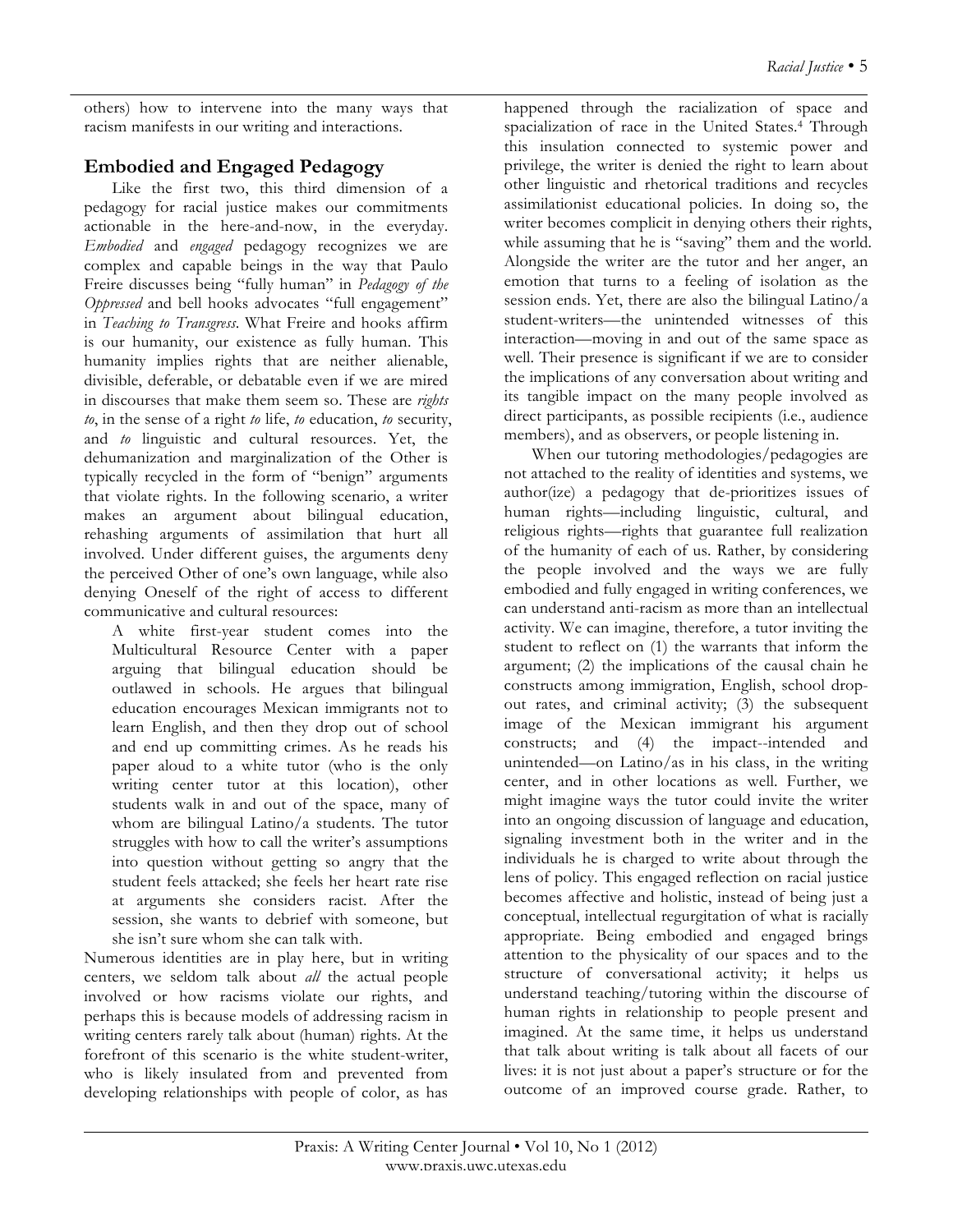clarify: within the framework of human rights, education is a right; racial justice is a right. Concomitantly, teaching for racial justice can neither remain solely a topic for discussion, nor be an ignored right. To develop a tutoring pedagogy focused on *rights*, we see all individuals within systems as embodied, and we see the moments that make up our work as calling for deep and sustained engagement.

Freire's principles of dialogue can help us move from a conceptual discussion of Othering practices, which are typically detached from our lives and lived experiences, to a dialogic learning space of action. When we think about attitudes we want to develop and exhibit in the writing center (and in life in general, really), Freire's dialogic model captures many of the values we identify as essential to being embodied and engaged: "Founding itself upon love, humility, and faith, dialogue becomes a horizontal relationship of which mutual trust between the dialoguers is the logical consequence" (91). The horizontal relationship, or flat hierarchy, that Freire proposes meshes well with writing center studies' aspiration for a one-withone, peer-with-peer relationship between writer and tutor. This relationship is characterized by the affective qualities of love, humility, and faith (and finding and strengthening those within one's self) rather than a more altruistic or helping-others stance that Nancy Grimm has critiqued. As Freire writes, "love is a commitment to others" (89), and humility makes co-learning and power-sharing possible (90). However, the two—love and humility—work together from faith: "Dialogue further requires an intense faith in humankind, faith in their power to make and remake, to create and re-create, faith in their vocation to be more fully human (which is not the privilege of an elite, but the birthright of all)" (90). Love, humility, and faith endure as important emotions, attitudes, and actions (for they are not static states) for co-learning about racism and collaboratively acting for anti-racism. And dialogue, what underlies writing center work, is a central site for embodied, engaged pedagogy.

These attitudes/actions align with hooks' argument that to attend well to others and ourselves that is, to be fully present and in the presence of others—we need to avoid "the dualistic separation of public and private" (16). Avoiding this split means, in part, that we bring our full selves into the work and also see the people with whom we work as fully human. We see writers as more than a single text, writing conference, or individual, as we understand how our identities are shaped by larger group memberships that are historically, materially, and

socially constructed. Full embodiment forces us to resist universalized understandings of who the student is (imagining some "typical" first-year student, "nontraditional" student, etc.) and the idealized and (mis)represented history of the person rather than to the person herself. To move beyond universalized understandings, we need to see writers as complex: both uniquely human and humanly constructed, both on their own terms and on the terms of larger legacies and local conditions. To be present and in partnership, we need also to see others as we see ourselves (and ourselves as we see others): both capable of learning and teaching, both already positioned with rich linguistic resources and in ongoing development of new resources. These both/and stances bring attention as much or more to the tutor's role in learning and engaging in sessions. Or, as hooks says when speaking to classroom teachers: "When education is the practice of freedom, students are not the only ones who are asked to share, to confess. Engaged pedagogy does not seek simply to empower students. Any classroom that employs a holistic model of learning will also be a place where teachers grow, and are empowered by the process" (21). This third dimension of an anti-racism pedagogy draws our attention to holistic learning, as there is much to learn from a principled position and on the long haul for racial justice.5

## **Bringing It All Together: Toward A Multi-Dimensional Pedagogy for Racial Justice**

When we think about a pedagogy for racial justice, we think about a multi-dimensional approach for tutoring writing. This multi-dimensional approach involves teachers/tutors, students/writers, disciplines/institutions, as well as campus leaders/administrators. All are partners in addressing the many manifestations of oppression that impact our lives in educational settings. Together, we engage antiracism on many levels, including what we know (knowledge), how we know (our lived experience and methods), how we position ourselves in relation to others (stances), and how we think and act in the world everyday (actions). Because racism is both structural and everyday, anti-racism too must be structural and everyday. As such, anti-racism pedagogy touches on all aspects of writing center work, necessitating reflection on our deepest values and informal interactions. This work requires both individual and institutional investment in equity and justice, an investment that shapes the writing center at its core and requires frequent re-investment. We value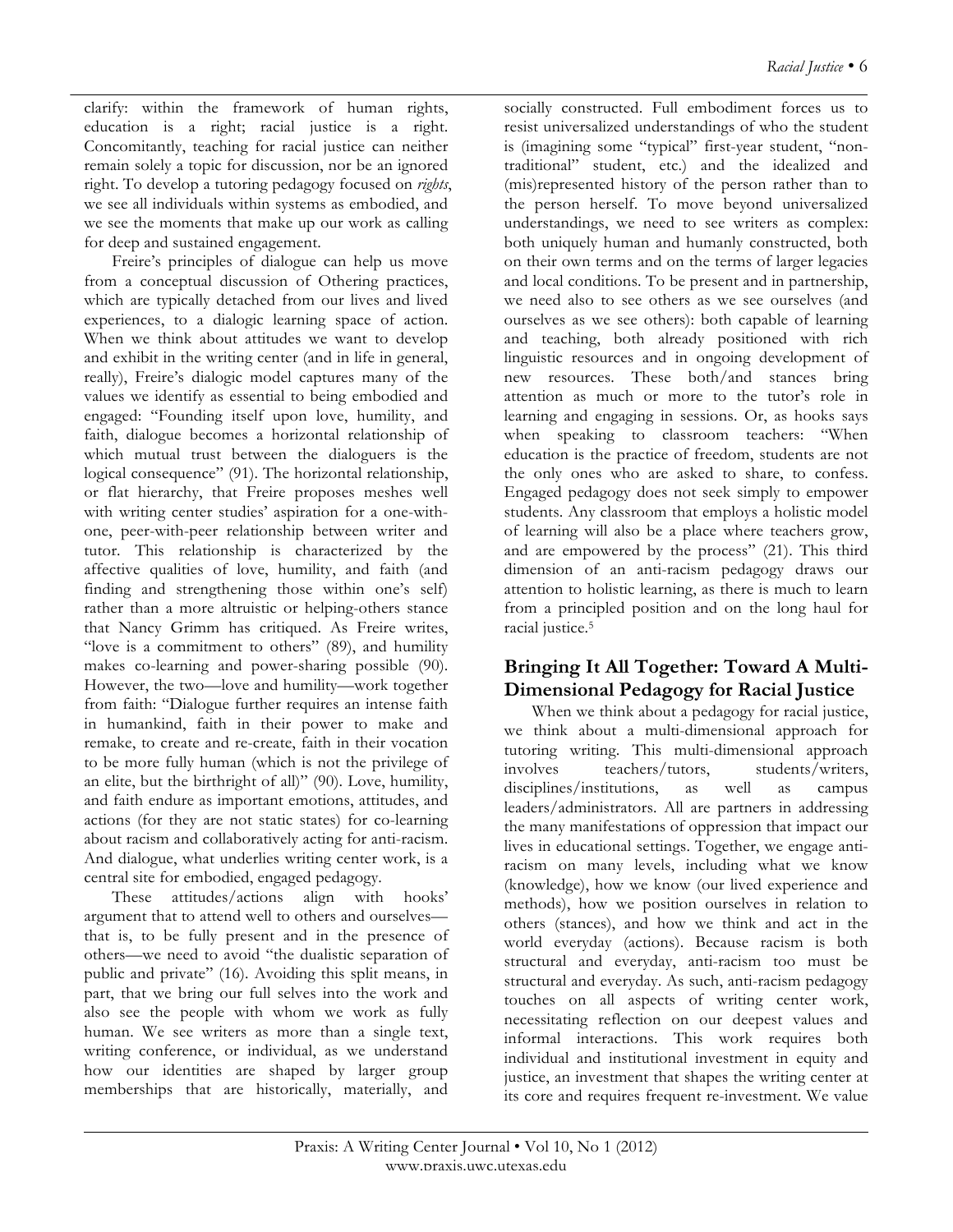this re-investment and strive, with humility, to write about making commitments actionable, even as our attempts recycle the same assumptions that leave us feeling stuck in the workings of ideology and whiteness. And yet we trust that with a long-term commitment to racial justice, we can more easily try out, "test," refine, and re-articulate our own multidimensional approaches like the one discussed here. With a long-term commitment to racial justice, we can more easily identify other important and unforeseen dimensions of anti-racism pedagogy, thereby answering our disciplinary mandate. And, with a longterm commitment to racial justice, we can see the work of anti-racism in *all our interactions*, not only ones explicitly about race/ism as highlighted in the scenarios we share here.

As we write concluding sentences to this piece, we remember Malea Powell's 2012 Chair's Address at the Annual Convention of the Conference on College Composition and Communication (CCCC). In this address, Powell and her invited co-authors recounted histories of exclusions and marginalizations in the discipline. Collectively, however, their stories exceeded a series of recounted histories. Rather, Powell and her co-authors intervened, changing the scene of exclusions and marginalizations, using their lived experiences and the narratives held within them to direct our attention toward the need for intervention. They re-wrote history every time one of the coauthors said powerfully, provocatively, and persistently: "This is my story. Do with it what you will." Their accounts thus became testimonies. In testifying, they were mobilizing a charge to the discipline at large. "Do with it what you will" is a call for action, for transformation that moves us *together* and *forward* toward racial justice with its attendant linguistic, cultural, and epistemic rights. Likewise, as we recount our perspectives and ongoing efforts toward a racially just pedagogy (one founded in *praxis*), we renew our commitment to social justice, on the one hand, while we seek *with you* to rewrite our disciplinary space, on the other. We echo the coauthors' voices, giving homage to their call and charge for a similar actionable commitment: "This is our story. Do with it what you will."

#### Notes

1. For an historical account of 1950's language rights' debates that paved the road to the "Students Right to Their Own Language" Resolution, please read

Geneva Smitherman's "CCCC Role in the Struggle for Language Rights." The number of position statements addressing anti-racism or social justice increases once we add those passed by CCCC (the Conference on College Composition and Communication), MLA (Modern Language Association), CEE (Conference on English Education), and NCA (National Communication Association). The 30 reported here are ones listed under the category Diversity, one of numerous position statements categories. For a full list of all position statements, please see the NCTE's website: http://www.ncte.org/positions/diversity. You might also find other statements listed under different categories pertinent to discussion of racial and social justice (e.g. Resolution on Social Justice in Literacy Education available at http://www.ncte.org/positions/statements/socialjusti ce).

2. Part of our ongoing work toward developing a pedagogy for racial justice has involved compiling and reconstructing scenarios with colleagues across the United States. As we write in a separate project, we believe that scenarios like the ones shared here are valuable to document instances of oppression; to invite a range of reflection; and, perhaps most importantly, to develop intervention skills.

3. The *we* here signifies multiple positions, such as student, tutor, and director. Facilitators and participants both play important roles in helping each other conduct deep analysis; therefore, the way examples are discussed is as important as the examples themselves. Activities, protocols, and our own individual behavior can impact these conversations significantly, making a reflective and attentive pedagogy all the more important.

4. For a discussion of race and space, see especially work by George Lipsitz who shows how "the national spatial imaginary is racially marked, and segregation serves as crucible for creating the emphasis on exclusion" (10). Thanks to Moira Ozias for introducing us to this work. And see Kevin Fox Gotham's book for a local discussion about race and urban development in Kansas City, Missouri.

5. *The Long Haul* by Myles Horton and the Highlander Research and Education Center (formerly the Highlander Folk School) not only shows the expansive time component of anti-racism and social justice work, but also provides insight into holistic and collaborative ways of working and living. Also see Condon's *I Hope to Join the Band*, Denny's *Facing the Center*, and Geller et al.'s *The Everyday Writing Center* for representations of embodied and engaged pedagogy in